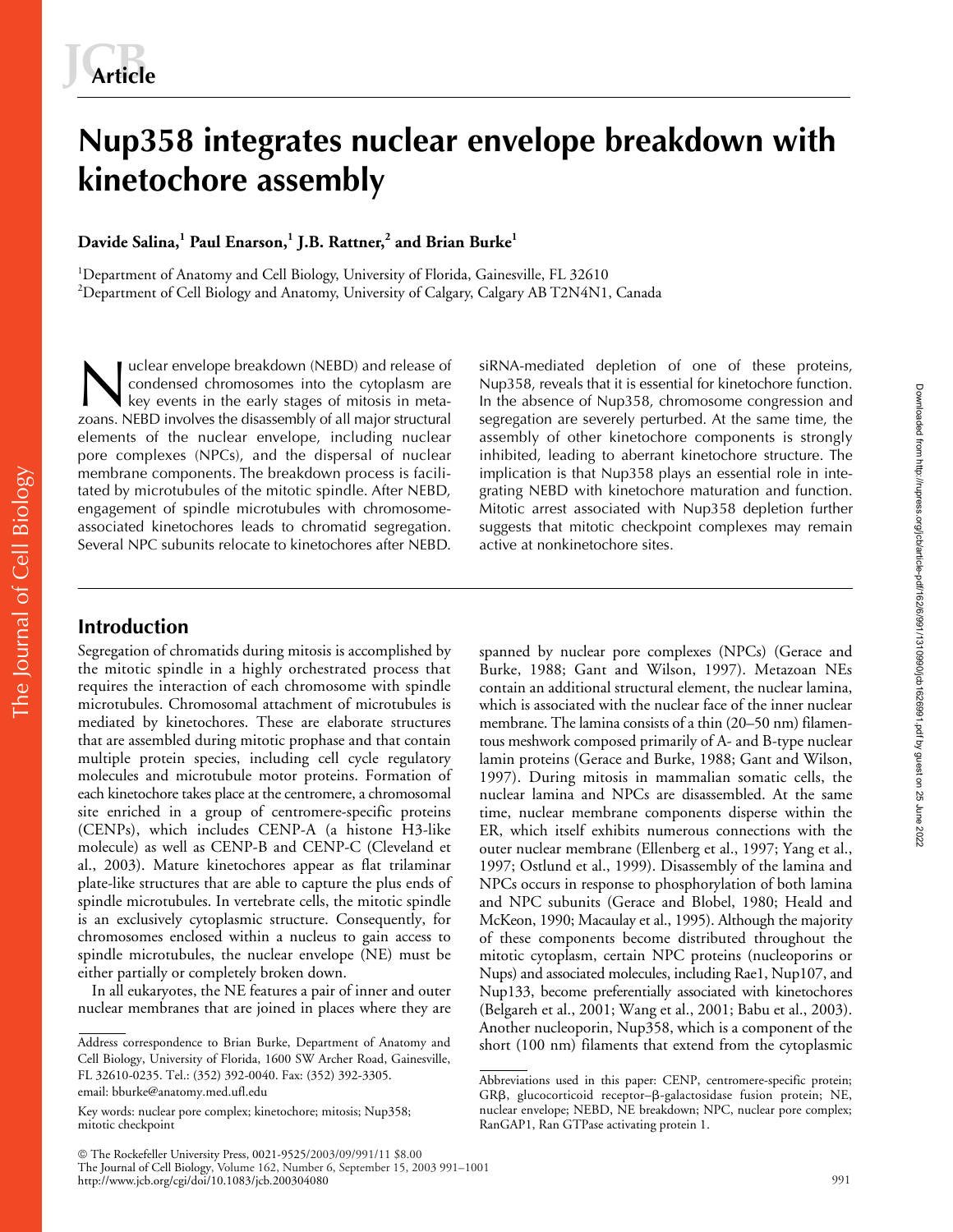face of the NPC during interphase, relocates to both spindle microtubules and kinetochores (Joseph et al., 2002). This relocation occurs in association with Ran GTPase activating protein 1 (RanGAP1), a molecule with which Nup358 also interacts during interphase. Conversely, certain mitotic checkpoint proteins, such as Mad1 and Mad2, that are kinetochore associated during mitosis are found at the nuclear face of NPCs during interphase (Campbell et al., 2001). In yeast, this localization is mediated by Nup53p, part of a larger complex of NPC proteins that includes Nup157p and Nup170p (Iouk et al., 2002). Remarkably, yeast strains deficient in Mad1p exhibit a reduced rate of nuclear protein import as well as decreased stability of the Nup53p complex (Iouk et al., 2002). The implication is that there is a functional relationship between the mitotic apparatus and the NE. However, the significance of this has only recently become a focus of investigation.

The interplay between the NE and the mitotic spindle is further highlighted by findings that the spindle itself plays an active role in nuclear membrane dispersal during prometaphase (Beaudouin et al., 2002; Salina et al., 2002). The entire process is driven by cytoplasmic dynein, a microtubule minus end–directed motor protein, which concentrates on the NE during late G2/early prophase (Salina et al., 2002). By engaging with spindle microtubules, NE-linked dynein causes the deformation and rupture of the nuclear membranes, leading to release of the condensed chromosomes into the cytoplasm. This process, in effect, represents a mechanical checkpoint because it provides a means to delay NE breakdown (NEBD) until functional spindle microtubules have been assembled.

Although the identity of the dynein-binding partner on the NE remains unknown, cytoplasmically exposed NPC subunits have been suggested as possible candidates. One such protein, Nup358, is of particular interest because it is known to associate with both the mitotic spindle and kinetochores. To determine whether Nup358 does indeed play a role in early mitotic progression, we employed an siRNA approach to deplete cells of this particular nucleoporin. Although we were unable to find any evidence for an involvement in dynein binding and NEBD (unpublished data), we did observe a surprising effect on chromosome congression. Our data suggest that Nup358 plays an essential role in kinetochore function and chromatid segregation.

## **Results**

Examination of HeLa cell cultures exposed to Nup358 siRNA reveals a series of striking changes that occur over a period of several days. During the first 24–48 h of siRNA treatment, an accumulation of prometaphase cells becomes apparent (Fig. 1 B). By 120 h, this reaches a peak of almost 50% of the total mitotic population, a threefold increase in the frequency of prometaphase cells over that observed in mock-treated cultures (Fig. 1 B). A second population of cells, characterized by the presence of multiple micronuclei (Fig. 1 A), emerges between 24 and 96 h. This very unusual morphology is rarely encountered in control cultures and is a characteristic feature of Nup358 siRNA treatment. It is not observed after depletion of other nucleoporins such as



Figure 1. **Mitotic defects associated with Nup358 siRNA treatment of HeLa cells.** Nup358 siRNA treatment of HeLa cells leads to the appearance of cells containing multiple micronuclei over a period of 24–96 h (A) as well as the accumulation of cells arrested in prometaphase (B). The latter reach a peak at 120 h, at which time they account for almost 50% of the total mitotic population (B). A gradual increase in apoptosis, peaking at 120 h, is also observed (C). This increase in apoptosis may account for the decline in the number of multinucleate cells observed after 96 h of Nup358 siRNA treatment. In each graph, siRNA-treated populations are represented by light gray bars. Dark gray bars represent control populations.

Nup153 (unpublished data) or when ineffective RNA oligonucleotides are used. As there is a progressive increase in apoptosis leading to a decline in the number of cells containing micronuclei after  ${\sim}$ 120 h of Nup358 siRNA treatment (Fig. 1 C), the majority of our subsequent experiments were performed on cells exposed to Nup358 siRNA for a maximum of 96 h.

Immunoblot analysis of HeLa cultures subjected to Nup358 siRNA treatment for a period of 4 d reveals a decline in the level of Nup358 of  $\sim$ 50% when compared with mock-treated cells (Fig. 2, A and B). As an independent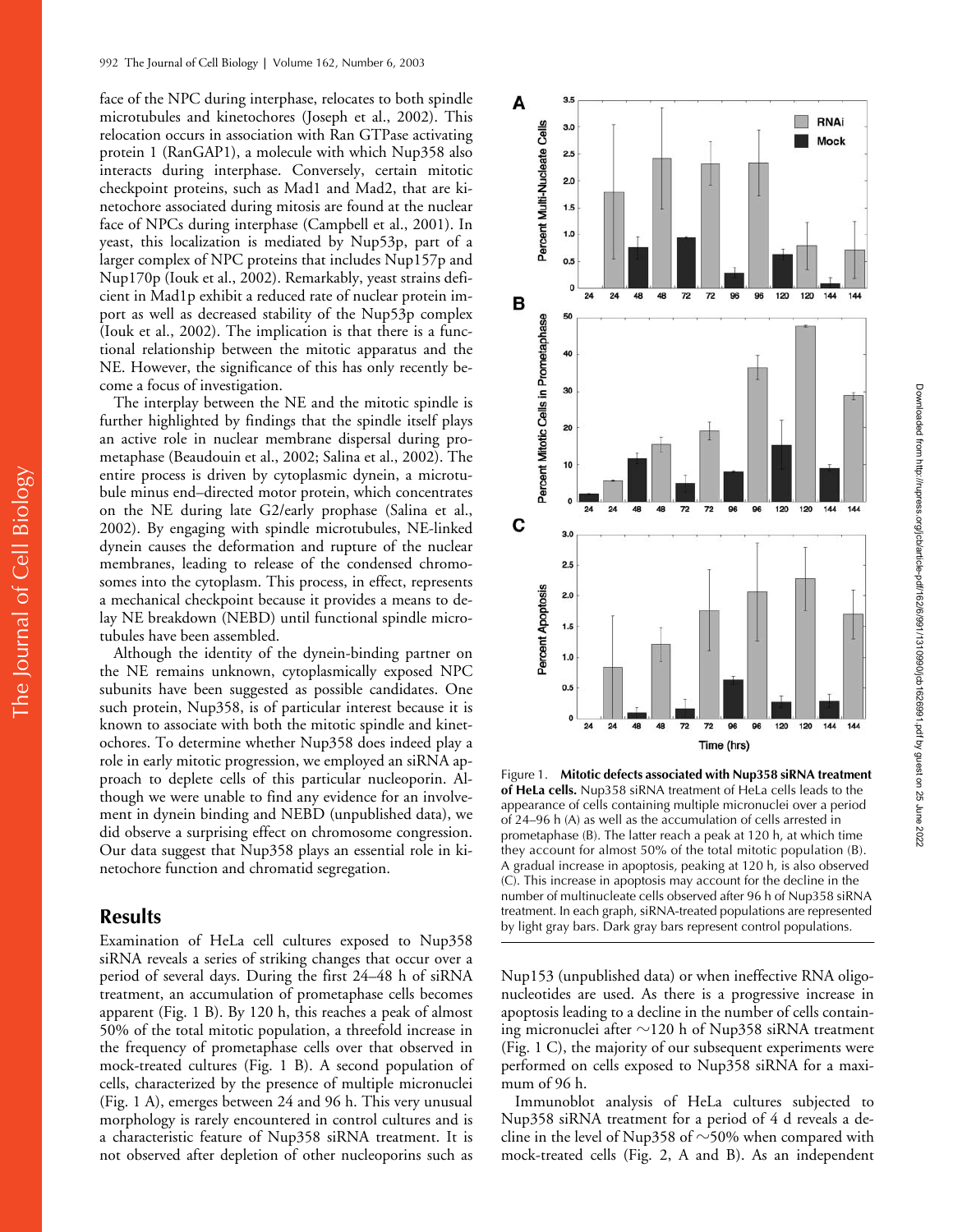

The Journal of Cell Biology The Journal of Cell Biology

Figure 2. **Cells containing multiple micronuclei are depleted of Nup358.** A single high molecular weight band is recognized on a Western blot of a HeLa whole cell extract by the anti-Nup358 antibodies that are employed in this study (A). Total protein content of the cell extract is shown in the Coomassie blue–stained lane (gel). Molecular weight markers (MW, kD) are indicated on the left. A 50% reduction in total Nup358 levels in Nup358 siRNA–treated (RNAi) versus control cultures (Mock) is shown by quantitative Western blot analysis (B). For this experiment, twofold dilution series of HeLa cell extracts were analyzed by Western blot using antibodies against Nup358 (A) as well as β-tubulin as an internal standard. Two sample pairs (differing in concentration by a factor of two) from both control and siRNA-treated cultures are shown. Changes in Nup358 levels were determined from the ratios of the Nup358/ß-tubulin band intensities. These experiments were performed in quadruplicate over a 16-fold sample concentration range. Immunofluorescence microscopy of Nup358 siRNA–treated cultures reveals a loss of NE-associated Nup358 (C). This is particularly evident in cells containing multiple micronuclei. A second nucleoporin, Nup153, shows no such decline. Fluorescence intensity measurements performed on randomly selected interphase cells (Total) indicate a 66% reduction in Nup358 levels  $(\pm 5\%;$  $P < 0.001$ ) in siRNA-treated versus control (Mock) cells. A larger average reduction in anti-Nup358 fluorescence intensity of 77%  $(\pm 1\%; P < 0.001)$  is observed when measurements are restricted to cells containing multiple micronuclei (MN). Bar, 10  $\mu$ m.

means of verification of these immunoblot results, we performed fluorescence intensity measurements on cells labeled with affinity-purified anti-Nup358 antibodies. In both si-RNA-treated and control cultures, measurements were performed on all cells in multiple randomly selected fields. These measurements revealed an average decline in Nup358-associated fluorescence of  $\sim$ 60%, a value that is consistent with the immunoblot data (Fig. 2 C). At the single cell level, fluorescence intensity reductions of 80% or more could be observed. Cells containing multiple micronuclei exhibited an average reduction in anti-Nup358 fluorescence intensity of  $\sim$ 77% when compared with mock-treated cells (Fig. 2 C).

Loss of Nup358 had little, if any, effect on NPC number, as estimated in immunofluorescence experiments using a variety of antinucleoporin antibodies. Nup153 (Fig. 2 C and Fig. 3 A) and other FG-repeat nucleoporins, including the NPC membrane protein POM121, remained NE associated and retained their usual punctate distribution (unpublished data). Puncta per unit NE surface remained essentially unchanged after siRNA treatment (unpublished data). Distribution of another nucleoporin, Nup214, which resides on the cytoplasmic face of the NPC, appears largely unaffected in cells, including multinucleate cells, depleted of Nup358 (Fig. 2). Similar results were obtained for Nup98, a mobile nucleoporin that, like Nup153, is localized to the nuclear face of the NPC (unpublished data). EM analysis of multinucleate cells from siRNA-treated cultures (such cells are always depleted of Nup358; Fig. 2 C and Fig. 3 D) revealed numerous NPCs (Fig. 3 B). However, the presence or absence of NPC-associated cytoplasmic filaments could not be reliably ascertained in this type of thin section analysis. Taken together, these data indicate that NPCs remain substantially intact after Nup358 depletion in vivo.

Nup358-depleted nuclei, including micronuclei, retained the capacity to import both A-type lamins (Fig. 3 D) and an inducible (by dexamethasone) nuclear transport substrate, a glucocorticoid receptor–ß-galactosidase fusion protein (GRB; Fig. 4, A and B). In the case of the latter, import was followed over time in both mock-treated cells and in cells depleted of Nup358. For this experiment, cells were double labeled with antibodies against both Nup358 and  $\beta$ -galactosidase. In this way, cells specifically depleted of Nup358 could be scored for nuclear accumulation of GRB. As shown in Fig. 4 B, Nup358 depletion had little or no effect on the nuclear uptake of GR $\beta$ . In addition, there were no obvious changes in the gross distribution of the import receptor importin/karyopherin- $\beta$  (Fig. 4 C) in mock-treated versus Nup358-depleted multinucleate cells. These observations are consistent with recent findings that nuclei assembled in vitro in the absence of Nup358 contain functional NPCs and are import competent (Walther et al., 2002).

The accumulation of "prometaphase" cells after 96 h of siRNA treatment is associated with abnormal or ineffective congression of chromosomes at the metaphase plate. Although centrosome separation appears to occur on schedule, some perturbation of spindle morphology is evident. Often, spindles associated with Nup358 siRNA treatment appeared elongated or somewhat irregular. On average, pole-to-pole distance was increased by  ${\sim}16\%$  in Nup358 siRNA–treated versus control cells. The chromosome congression defect, observed in the majority of prometaphase cells at the 96-h time point, is manifest as a trimodal distribution of chromosomes with irregular, largely nonaligned clusters at the spindle equator as well as smaller clusters over either pole (Fig. 4 A). These cells showed a mean reduction in anti-Nup358– associated fluorescence intensity of  $\sim$ 60% (Fig. 4 B). This very unusual chromosome distribution is rarely observed in untreated cultures or in cultures depleted of another nucleoporin, Nup153 (unpublished data). However, such a phenotype is observed after depletion of several spindle-, kinetochore-, and centromere-associated proteins, including *Drosophila* MAST/Orbit, CENP-A, CENP-E, and hMis12 (Yao et al., 2000; McEwen et al., 2001; Maiato et al., 2002; Putkey et al., 2002; Goshima et al., 2003).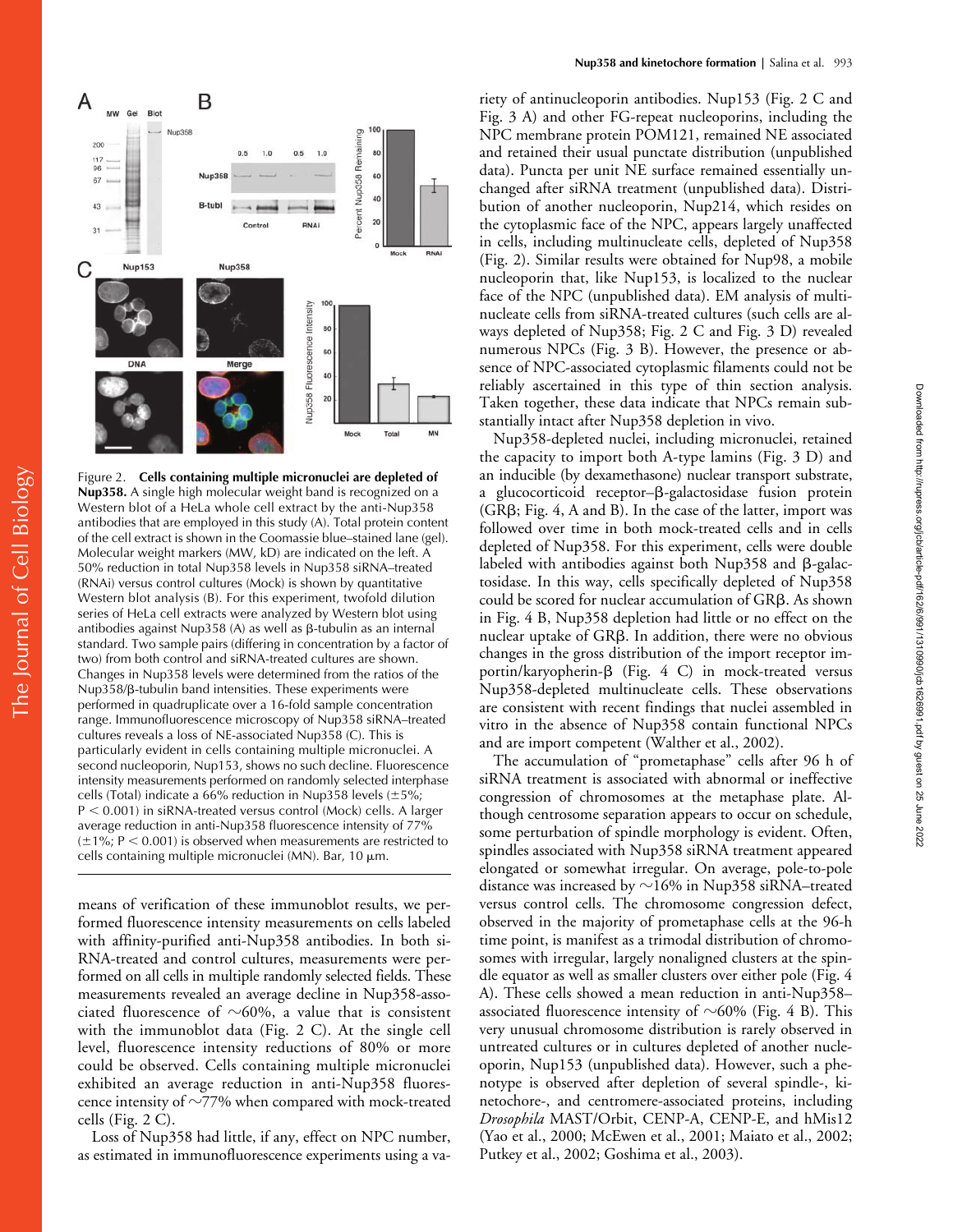

Figure 3. **Cells depleted of Nup358 contain identifiable NPCs.** Indirect immunofluorescence microscopy reveals little or no change in the levels or localizations of multiple nucleoporins, including Nup153 and Nup214, in multinucleate cells depleted of Nup358 (A and B). EM reveals the presence of abundant NPCs associated with micronuclei in cells subjected to Nup358 siRNA treatment (C). Immunofluorescence microscopy reveals that such cells are always depleted of Nup358 (D). Cells depleted of Nup358, including multinucleate cells, continue to incorporate A-type lamins (D) into the nuclear lamina over a period of 96 h. Bars: (A, B, and D) 10  $\mu$ m; (C) 200 nm.

Until at least the fourth day of Nup358 siRNA treatment, some members of the unusual prometaphase population display the ability to escape mitotic arrest. In these cells, an NE reforms around individual chromosomes and groups of chromosomes, giving rise to the multiple micronuclei described above. These cells invariably show reduced labeling with anti-Nup358 antibodies (Fig. 2 C and Fig. 3 D). Surprisingly, many of these cells form an intracellular bridge and undergo cytokinesis (Fig. 5 C). Indeed at the 96-h time point,  $\sim$ 34% of "telophase" or early G1 cells (defined by the presence of an intracellular bridge) were found to contain multiple micronuclei. Few such cells were observed in corresponding mocktreated populations. The ultimate fate of these unusual cells seems to be death, because, as pointed out above, the frequency of apoptosis increases steadily up to 5 d after siRNA treatment. After this time point, the occurrence of cells containing multiple micronuclei generally declines (Fig. 1 B). Remarkably, a virtually identical effect, including micronuclear formation and aberrant cytokinesis, has recently been reported in cells depleted of CENP-A and hMis12, a human kinetochore protein (Goshima et al., 2003).

Further analyses of arrested cells after 96 h of siRNA treatment suggest that congression failure is due, at least partially, to defects at the kinetochore. A role for Nup358 in kinetochore function is suggested by work from Joseph et al. (2002), who have shown that a population of Nup358 is localized at kinetochores during mitosis. We have been able to confirm this observation, as well as show that Nup358 is associated, at least in part, with the outer portion of the kinetochore (Fig. 6). This localization was concluded from double label experiments using anti-Nup358 in combination with either an anticentromere human autoimmune serum (ACA; Fig. 6 A) or an antibody against CENP-F, a protein of the kinetochore fibrous corona (Fig. 6 B). Anti-Nup358 kinetochore labeling is clearly reduced in siRNA-treated cells (Fig. 6 C). We therefore examined the distribution, in arrested cells, of a number of components that normally associate transiently with mitotic kinetochores. These include dynein, CENP-E, CENP-F, the mitotic checkpoint proteins Mad1 and Mad2, and Zw10. None of these proteins show their normal mitotic distribution. Instead, they exhibit aberrant kinetochore targeting and many are partially or completely mislocalized to the cytoplasm (Fig. 7, A and B). Fluorescence intensity measurements indicate a reduction in kinetochoreassociated CENP-E, CENP-F, Mad-1, and dynein of  $\sim\!\!60\%$ using ACA labeling as an internal reference (Fig. 7 B). When these transient proteins do associate with the kinetochore in the Nup358-depleted prometaphase cells, they are almost in-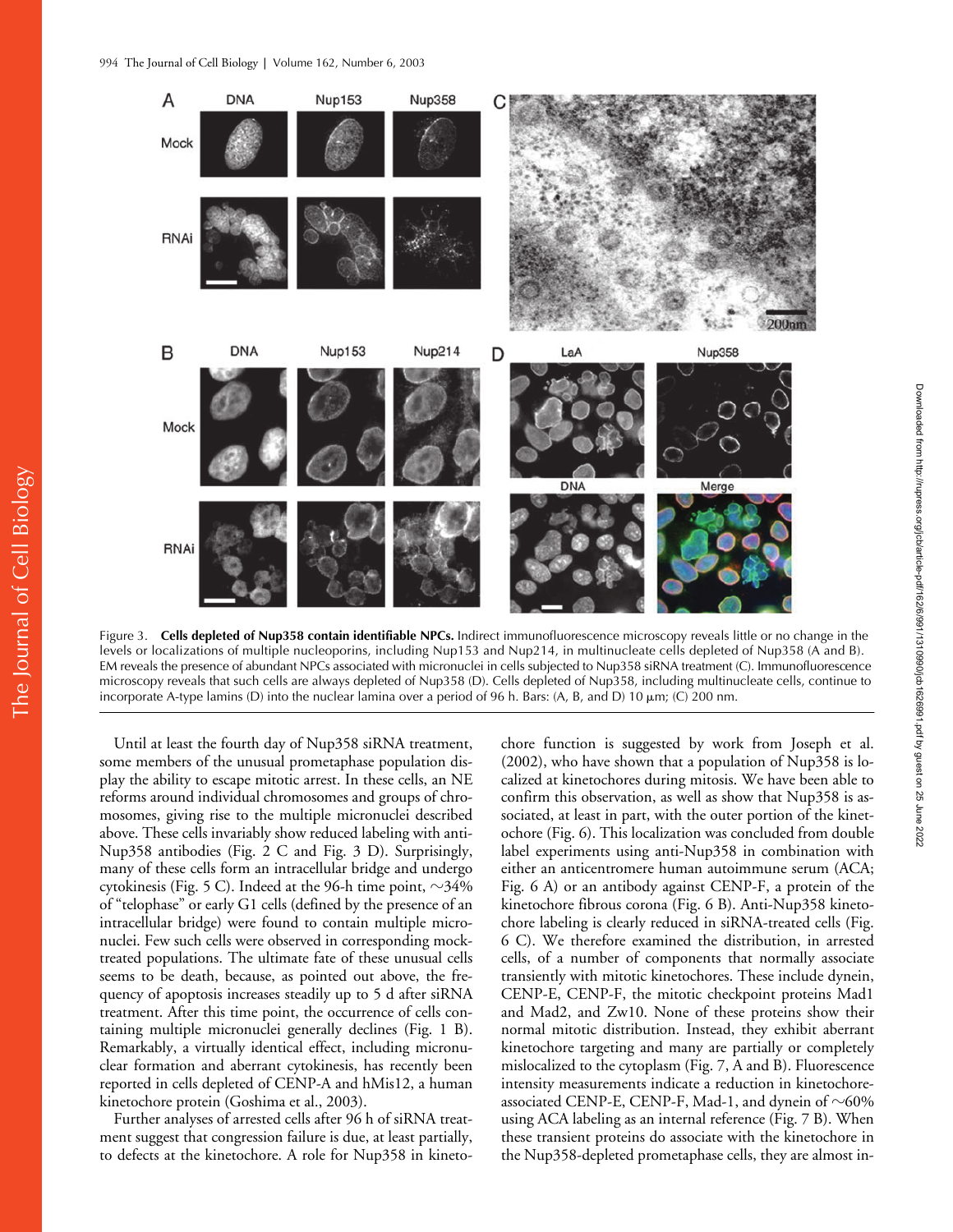

Figure 4. **Nuclei in cells depleted of Nup358 are import competent.** Nuclear import of  $GR\beta$  is unaffected in Nup358 siRNA–treated (RNAi) versus mock-treated cells. In the absence of dexamethasone  $(-$ Dex), GR $\beta$  remains almost exclusively cytoplasmic (A). After exposure to dexamethasone for 10 min  $(+$ Dex), GR $\beta$  relocates to the nucleus (or micronuclei). To establish a time course of  $GR\beta$  import (B), cells were scored for nuclear accumulation of  $GR\beta$ . This was defined as average nuclear fluorescence intensity greater than average cytoplasmic intensity. The graph (B) represents the mean of four experiments in which 200 cells were scored at each time point. For the RNAi samples, only cells clearly depleted of Nup358 were included in the counts. The overall distribution of the nuclear import receptor importin- $\beta$  is also largely unaffected by depletion of Nup358 (C). Compare the large multinucleate cell in the RNAi panels with the mock-treated cells. Bars,  $10 \mu m$ .

Downloaded from http://rupress.org/jcb/article-pdf/162/6/991/1310990/jcb1626991.pdf by guest on 25 June 2022

Downloaded from http://rupress.org/jcb/article-pdf/162/6/991/1310990/jcb1626991.pdf by guest on 25 June 2022

variably associated with chromosome clusters at the spindle poles and not with the clusters near the spindle equator (Fig. 7 A). Cell cycle invariant kinetochore components, including those that are recognized by the ACA serum, do show an appropriate localization (Fig. 7 A) and are found on both polar and equatorial clusters. The implication of these observations is that Nup358 is required for the normal assembly of proteins at the kinetochore and hence for kinetochore function. This view is reinforced and expanded by ultrastructural analysis of kinetochores in prometaphase cells that accumulate during 4 d of siRNA treatment.

In contrast to the normal plate-like trilaminar kinetochore structure that is observed in control or mock-treated cultures (Fig. 7 C, a), siRNA-treated cells exhibit a variety of very unusual kinetochore morphologies (Fig. 7 C, b–d). In particular, the kinetochores in these cells may form a plate that is everted into a "C" shape (in thin section) and that fails to attain a compact trilaminar structure (Fig. 7 C, d). Alternatively the plate may be absent entirely so that the kinetochore appears as a diffuse mass of material similar to that described for prekinetochores in untreated cells (Fig. 7 C, b and c). Both of these kinetochore morphologies are often associated with centromeric hetrochromatin that shows anomalous condensation. It seems likely that these two morphologies result from the partial or complete disruption of normal kinetochore formation. Thus far, we have been unable to make any correlation between the appearance of these aberrant kinetochore morphologies and chromosome location within the cell. Few microtubules impinge upon the aberrant kinetochores, indicating that they are defective with respect to microtubule capture (Fig. 7 C, b–d). This loss of kinetochore organization can account for the trimodal distribution of chromosomes that is characteristic of Nup358 siRNA– treated prometaphase cells. The majority of chromosomes, containing defective kinetochores, remains clustered and nonaligned (Fig. 6 C) at the cell center flanked by a pair of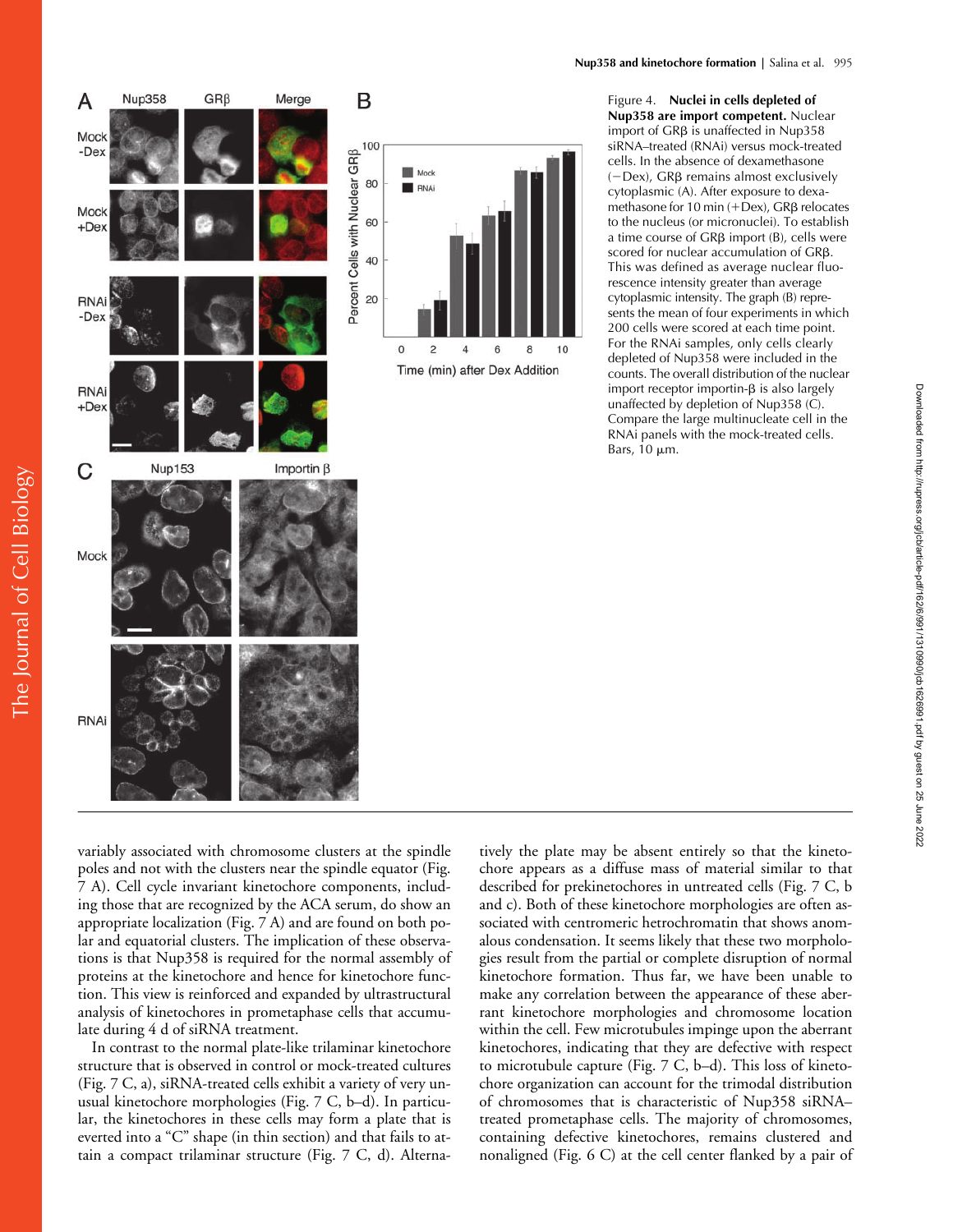

Figure 5. **Abnormal chromosome congression and defective mitosis after Nup358 siRNA treatment.** Indirect immunofluorescence microscopy of Nup358 siRNA–treated (RNAi) versus mock-treated HeLa cells. Prometaphase and metaphase cells labeled with anti–β-tubulin and Hoechst dye to reveal the condensed chromosomes (A). Up to 75% of premetaphase cells in siRNA-treated cultures exhibit abnormal or elongated spindle morphology associated with abnormal chromosome congression (A) featuring irregular chromosome clusters at the spindle equator as well as smaller clusters over each pole. This unusual morphology is rarely observed in control cells. Fluorescence intensity measurements on prometaphase cells labeled with an anti-Nup358 antibody (B) reveal an average reduction of 61% when compared with mock-treated cells ( $\pm 6\%$ ; P < 0.001). Telophase and early G1 siRNA-treated cells exhibit a high frequency of multiple micronuclei and abnormal cytokinesis (C) in which lagging chromosomes and chromatin bridges connecting the daughters are observed (D).

spindle poles. Only the few chromosomes that do assemble kinetochores, and are capable of capturing microtubules, are able to migrate to either pole. These gross aberrations in kinetochore morphology and function clearly indicate that Nup358 plays an essential role in early mitotic progression.

A final issue that arises is whether Nup358 itself might have a role as a spindle assembly checkpoint protein. To address this, we examined the effects of simultaneous depletion of Nup358 and the bona fide checkpoint protein Mad1 (Fig. 8). Depletion of Mad1 has previously been shown to result in premature anaphase and the appearance of lagging chromosomes (Luo et al., 2002; Martin-Lluesma et al., 2002). The prediction is that if the spindle assembly checkpoint remains functional in Nup358-depleted cells, then loss of Mad1 should result in a decline in the number of prometaphase/ metaphase cells. At the same time, given the Nup358-associated congression defect, there should be an increase in the number of cells containing multiple micronuclei. As shown in Fig. 8, this is precisely what occurs. In cultures depleted

only of Nup358, there is a 70% increase in the number metaphase and premetaphase cells over mock-treated cultures. It must be emphasized that this figure represents a minimum value, given the heterogeneity of the Nup358 siRNA–treated cells. If we had only counted cells overtly depleted of Nup358, this increase would be on the order of 150–300%. Simultaneous depletion of both Nup358 and Mad1 yielded a sevenfold decline in the number of metaphase and premetaphase cells (compared with Nup358 depletion alone). Taken together, these results indicate that Nup358 is unlikely to possess a checkpoint function.

## **Discussion**

Nup358, also known as Ran binding protein 2 (RanBP2), is a very large protein that is a core component of the 100-nm filaments that extend from the cytoplasmic face of NPCs (Yokoyama et al., 1995; Walther et al., 2002). The Nup358 molecule contains numerous FG repeats that have been shown to form binding sites for transport receptors of the importin/karyopherin-β family (Delphin et al., 1997). Early studies on the mechanisms of signal-mediated nuclear protein import revealed that import substrates bearing NLSs initially docked at the cytoplasmic filaments before translocation across the NPC (Richardson et al., 1988; Panté and Aebi, 1996). Taken together, these results imply that Nup358 represents an early docking site for NLS-bearing proteins associated with their cognate receptors. Nup358 also binds RanGAP1, the activating protein for Ran, a small Ras-related GTPase that is an important regulator of nucleocytoplasmic transport (Saitoh et al., 1997). Only RanGAP1 molecules that have been modified with the small ubiquitinlike protein SUMO associate with Nup358 at the nuclear periphery (Mahajan et al., 1997; Matunis et al., 1998). Intriguingly, Nup358 itself has SUMO E3 ligase activity (Pichler et al., 2002). In this way, Nup358 might act not just as a docking protein but also as a regulator, albeit indirect, of the cytoplasmic levels of Ran-GDP versus Ran-GTP. It therefore comes as some surprise that Nup358 is apparently dispensable with respect to nucleocytoplasmic transport. Nuclei assembled in vitro in *Xenopus* egg extracts depleted of Nup358 are transport competent, although the NPCs within these nuclei lack cytoplasmic filaments (Walther et al., 2002). Whether the kinetics of import in vitro are affected by elimination of Nup358 is not clear. However, these results are consistent with our own findings that depletion, albeit incomplete, of Nup358 in HeLa cells has no profound affect on the uptake of proteins into the nucleus.

Although we observed little effect on nuclear protein import in Nup358 siRNA–treated HeLa cells, the effects on mitotic progression were quite dramatic. We noted the emergence of two unusual cell populations: prometaphase cells in which there was a failure in chromosome congression and interphase cells containing multiple micronuclei. The most reasonable explanation for the appearance of these cell populations is a failure of spindle microtubules to capture chromosomes followed eventually by mitotic exit and NE reformation around dispersed chromosomes or groups of chromosomes. In this way, the defective prometaphase cells would represent the precursors of the multinucleate cells.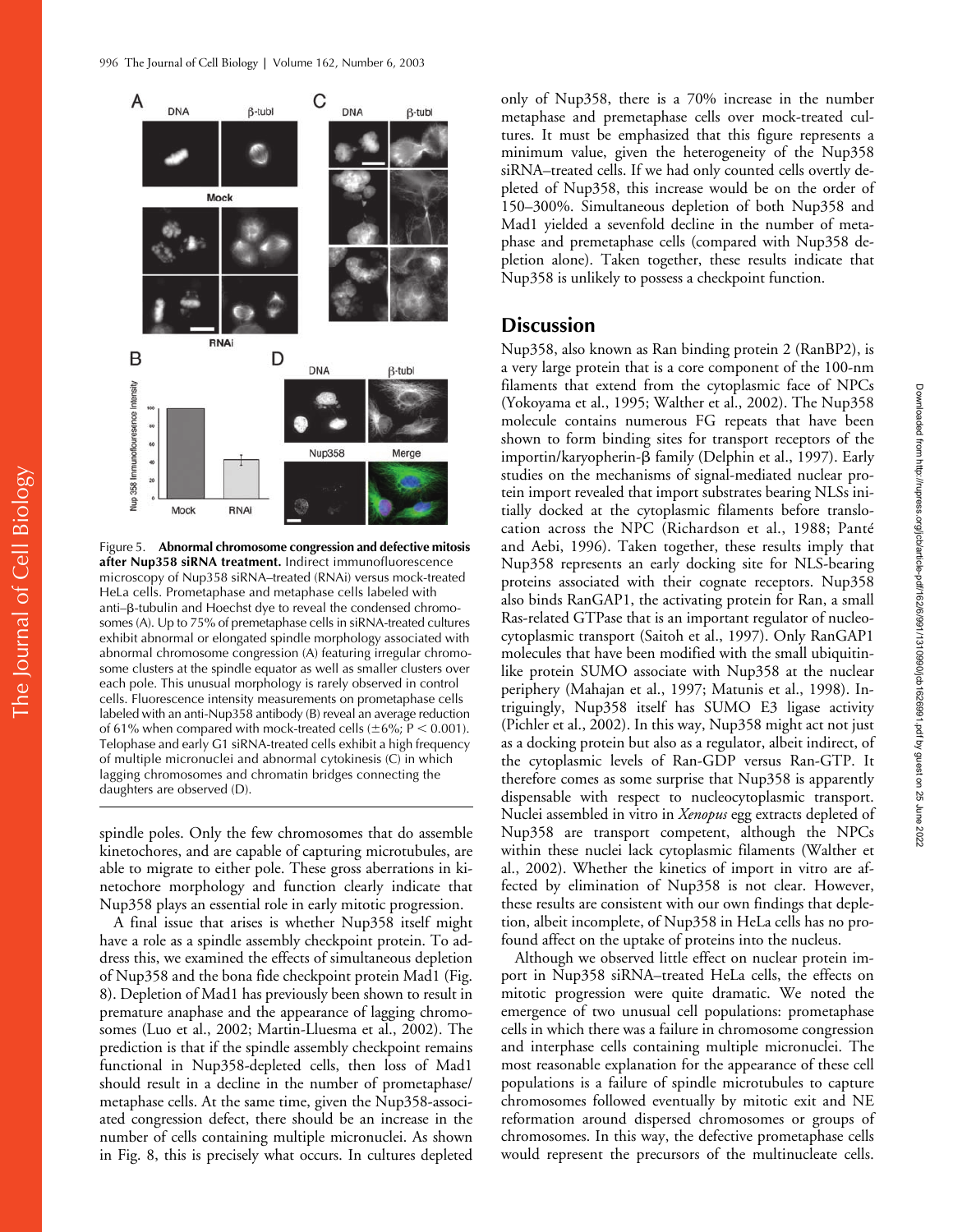

Figure 6. **Loss of kinetochore-associated Nup358 after siRNA treatment.** Double indirect immunofluorescence microscopy of mitotic HeLa cells using antibodies against Nup358 in combination either with a human anticentromere autoimmune serum (ACA) or an antibody against CENP-F. Cells were also labeled with Hoechst dye (shown in blue in A and B) to reveal the mitotic chromosomes. Untreated HeLa cells are shown in A and B. The insets reveal that Nup358 lies distal to the centromere and instead largely colocalizes with CENP-F, an outer kinetochore protein. Nup358 siRNA–treated cells are shown in C and reveal a loss of both kinetochore and spindle-associated Nup358, although ACA labeling is unaffected. Chromosome congression is clearly abnormal in these cells. In A and B, merged images are shown both with (right) and without (left) superimposition of the chromosomes. In C, the merged images show only the antibody labeling. In each set, Nup358 labeling is shown in red.

That this is indeed the case is suggested by the increasing numbers of multinucleate telophase and early G1 cells that can be seen in the siRNA-treated cultures. In many anaphase and telophase cells in 4-d siRNA-treated cultures, the presence of lagging chromosomes and chromatin strands spanning the intracellular bridge is yet further indication of congression failure and eventual mitotic exit.

The findings that Nup358 is associated with both spindle microtubules and kinetochores in mitotic cells are consistent with a number of recent studies that have revealed a direct role for components of the Ran system in mitotic spindle assembly. Members of the importin/karyopherin family are also implicated in these processes. A role for Nup358 in chromatid segregation has been highlighted in a recent study on *Caenorhabditis elegans* early embryos (Askjaer et al., 2002). An RNA interference approach has revealed that depletion of Nup358/RanBP2 leads to inhibition of chromosome congression associated with aberrant spindle morphology, very similar to the situation described here in HeLa cells. Although asters do form, chromosome capture does not occur and bipolar spindles are not seen. Identical effects have also been observed in *C. elegans* embryos that have been depleted of CENP-A, a protein required for normal kinetochore formation (Oegema et al., 2001). These observations confirm a role for kinetochores in spindle organization and indicate that Nup358 depletion could be interfering with either kinetochore or spindle microtubule function, or indeed both. Clearly, defects in either of these structures could in principle give rise to the types of aberrations in chromatid segregation that both we and Askjaer et al. (2002) have observed.

Taken together, our data suggest that the primary effects of Nup358 depletion on spindle assembly and function are operating at the level of kinetochore formation and maturation. EM studies of Nup358-depleted prometaphase cells reveal aberrant kinetochore morphology that features partial or complete loss of the trilaminar plate structure as well as incomplete condensation of subjacent centromeric heterochromatin. The C-shaped kinetochore morphology has also been reported after premature chromatin condensation in cell fusion experiments (Rattner and Wang, 1992), as well as after exposure to caffeine (Brinkley et al., 1988), whereas the expanded morphology is characteristic of prekinetochores (He and Brinkley, 1996). Of particular significance is our finding that certain kinetochore components, including the checkpoint proteins Mad1, Mad2, and Zw10, are mislocalized in prometaphase cells depleted of Nup358. Studies by Chan et al. (2000) using an antibody microinjection strategy have demonstrated quite convincingly that interference with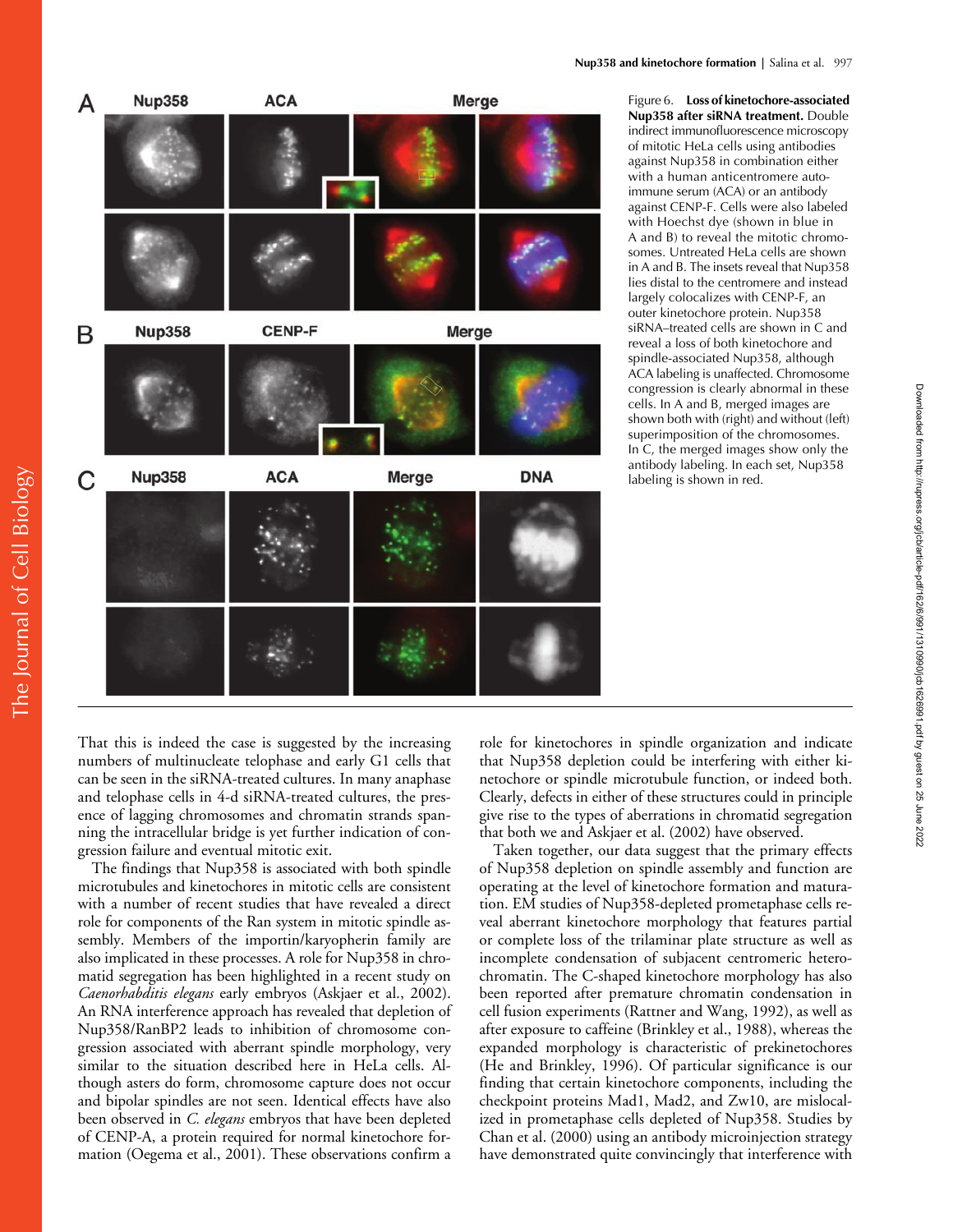

Figure 7. **Nup358 siRNAi treatment causes changes in both kinetochore composition and morphology in prometaphase cells.** Double indirect immunofluorescence microscopy of mitotic HeLa cells reveals that multiple proteins are lost from kinetochores in Nup358 siRNA– versus mock-treated cells (A). These include CENP-E, CENP-F, dynein, and Mad1 (A) as well as Mad2 and Zw10 (B; siRNA-treated cell populations are represented by light gray bars, whereas dark gray indicates control populations). Occasional kinetochore labeling is observed with antibodies against these various components (A). This is invariably associated with polar chromosome clusters and not with the larger equatorial clusters. This is particularly evident in the CENP-E and CENP-F panels (A). Electron micrographs (C) of the kinetochores of control (a) versus siRNA-treated cells (b–d). The square brackets indicate a normal kinetochore with associated microtubules in panel a and expanded, diffuse kinetochores in b and c. C-shaped everted kinetochores are also a feature of Nup358 siRNA treatment (d, arrowheads). Bar, 600 nm.

one of these, Zw10, leads to bypass of the spindle assembly checkpoint, appearance of lagging chromatids, and aneuploidy (Chan et al., 2000). More recently, Yao et al. (2000) have shown that depletion of CENP-E in mammalian cells gives rise to a spectrum of anomalies that is virtually identical to what we have reported in this paper. This is consistent with our own finding that CENP-E is mislocalized in Nup358-depleted cells. Very similar defects have also been reported in studies involving depletion of several other kinetochore proteins, including Hec1, hMis12, and *Drosophila* Mast/Orbit (Maiato et al., 2002; Martin-Lluesma et al., 2002; Goshima et al., 2003).

The finding that depletion of Nup358 perturbs kinetochore structure and interferes with microtubule binding suggests that Nup358 has an important function in the assembly of the kinetochore. Such a role for Nup358 might be related to its ability to attract and bind other proteins of the Ran system. Indeed, RanGap1 and SUMO-I have both

been found at the kinetochore (Joseph et al., 2002). Given that SUMO-modified RanGAP1 binds Nup358 at the NPC, it is tempting to imagine that Nup358 performs a similar function at the kinetochore during mitosis. In fact, a population of Ran is found at the kinetochore during mitosis while its nucleotide exchange factor, RCC1, remains chromatin associated (Moore et al., 2002). In *C*. *elegans*, depletion of RCC1 by RNA interference produces effects similar, although less severe, to those observed after Nup358 depletion (Askjaer et al., 2002). As Ran has been shown to be essential for kinetochore–microtubule interaction, these various Ran system components could well function to modulate the cycling of proteins on and off the kinetochore. Interference with one branch of the Ran system might then result in the structural and compositional defects detected in our study. Such a view is lent considerable support by the recent findings of Arnaoutov and Dasso (2003) on the critical role of the Ran GTPase in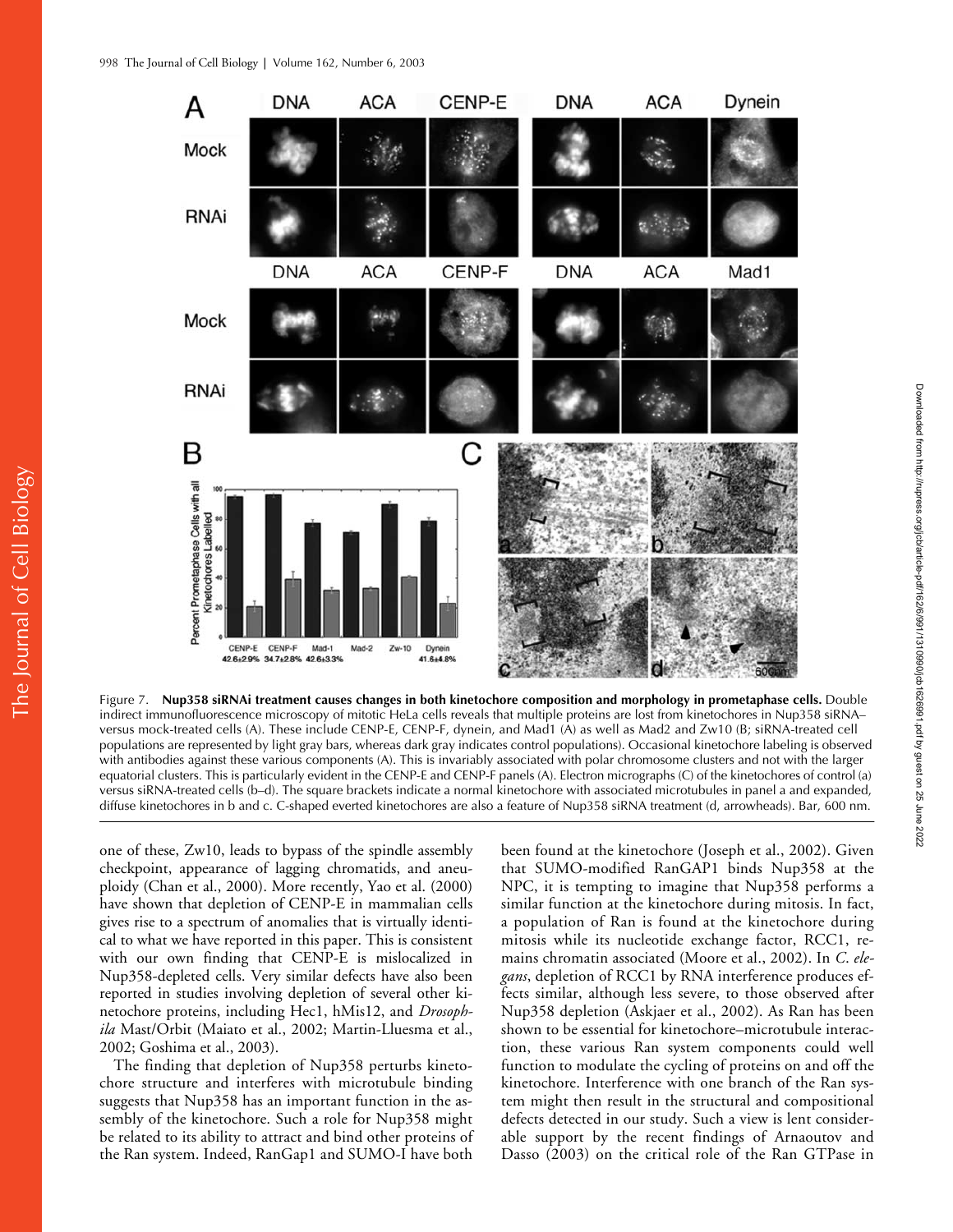

Figure 8. **Depletion of Mad1 reverses the Nup358 siRNA–induced prometaphase arrest.** Double indirect immunofluorescence microscopy of HeLa cell cultures treated with Nup358 and/or Mad1 siRNAs and labeled with antibodies against both Nup358 and Mad1 (A). In interphase cells, Mad1, like Nup358, localizes almost exclusively to the nuclear periphery. Depletion of either protein in interphase cells has little or no effect on the distribution of the other. During mitosis, Nup358 depletion results in a significant (70%) increase in the number of premetaphase and metaphase cells over mock-treated cultures (B). This effect is reversed by codepletion of Mad1. Conversely, depletion of both proteins causes an increase in the number of multinucleate cells. 2–4,000 cells were scored in each category in four independent experiments. It should be noted that these counts represent percentages derived from total cell populations. To eliminate bias, no attempt was made to discriminate between transfected versus nontransfected cells. Bar, 10  $\mu$ m.

kinetochore function. A second possibility is that since Nup358 is a SUMO ligase (Pichler et al., 2002), this activity might be required for proper kinetochore organization and function. In this regard, it is intriguing that SUMO-1 can act as a suppressor of certain CENP-C mutations in vertebrate cells (Fukagawa et al., 2001).

Our findings clearly indicate that Nup358 has an important role in the recruitment of kinetochore proteins, including those involved in the spindle assembly checkpoint. However, Nup358 itself appears unlikely to be a checkpoint protein per se. Rather, our data suggest that the spindle assembly checkpoint remains substantially intact in cells depleted of Nup358, and that such cells display only a relatively slow escape from the mitotic arrest. This escape could, however, be accelerated by codepletion of Mad1. Conversely, nocodazole treatment of both mock- and Nup358 depleted cells yielded little difference in the numbers of cells arrested in prometaphase (unpublished data). Given the substantial, albeit incomplete, mislocalization of kinetochoreassociated proteins in cells depleted of Nup358, these results involving Mad1 codepletion are consistent with the notion that checkpoint complexes may remain functional at other cytoplasmic sites.

Could Nup358 depletion be having an indirect effect on kinetochore function? We know that Nup358 is part of the nucleocytoplasmic transport machinery. It is formally possible, therefore, that the mitotic defects we have observed could be a consequence of failure to import crucial kinetochore components into the nucleus in late G2. This scenario, however, seems very unlikely. All the evidence that we and others have available suggests that nuclear protein import is not seriously perturbed by Nup358 depletion (Walther et al., 2002). Indeed, if it were, we would expect cells to arrest in interphase and not to enter mitosis. Given its localization during mitosis, the most reasonable model remains that Nup358 is actually functional at the kinetochore.

Why should NPC or NE components play any role at all during mitosis? Joseph et al. (2002) have made the interesting proposal that the reciprocal relationship between the NPC and the mitotic spindle, represented by the cycling of proteins between these two structures, provides a fail-safe signal that defines the interphase versus mitotic status of the cell. Our data on Nup358 would suggest that this idea can also be extended to the kinetochore, which can only become functional once NEBD, disassembly of NPCs, and transfer of some NPC components to the kinetochores has commenced. In this way, an orderly and stepwise progression of mitotic events is ensured. This relationship between the NPC (or at least the NE) and the kinetochore may have its roots in the evolutionary history of these two structures. Many primitive cell types that undergo a closed mitosis, dinoflagellates for example, have well-differentiated kinetochores that remain closely associated with the nuclear surface of the NE (Kubai, 1975; Ris, 1975). In *Trichonympha agilis*, spindle microtubules, which are exclusively cytoplasmic, make contact not with the kinetochore itself, but with the patch of nuclear membrane that overlies the kinetochore (Kubai, 1975). In this way, chromosome segregation, although driven by the mitotic spindle, is actually mediated by NE components. It is possible that this mechanism has been conserved in organisms that have evolved an open mitosis such that disassembled NE components still maintain their ancient role.

# **Materials and methods**

#### **Cell culture**

HeLa cells were maintained at  $7.5\%$  CO<sub>2</sub> and  $37^{\circ}$ C in DME (GIBCO BRL) plus 10% FBS (Hyclone), 10% penicillin/streptomycin (GIBCO BRL), and 2 mM glutamine.

### **Antibodies**

The following antibodies were used in this study. Antibodies against LAP 2β and Nup358 were obtained from L. Gerace (Scripps Research Institute,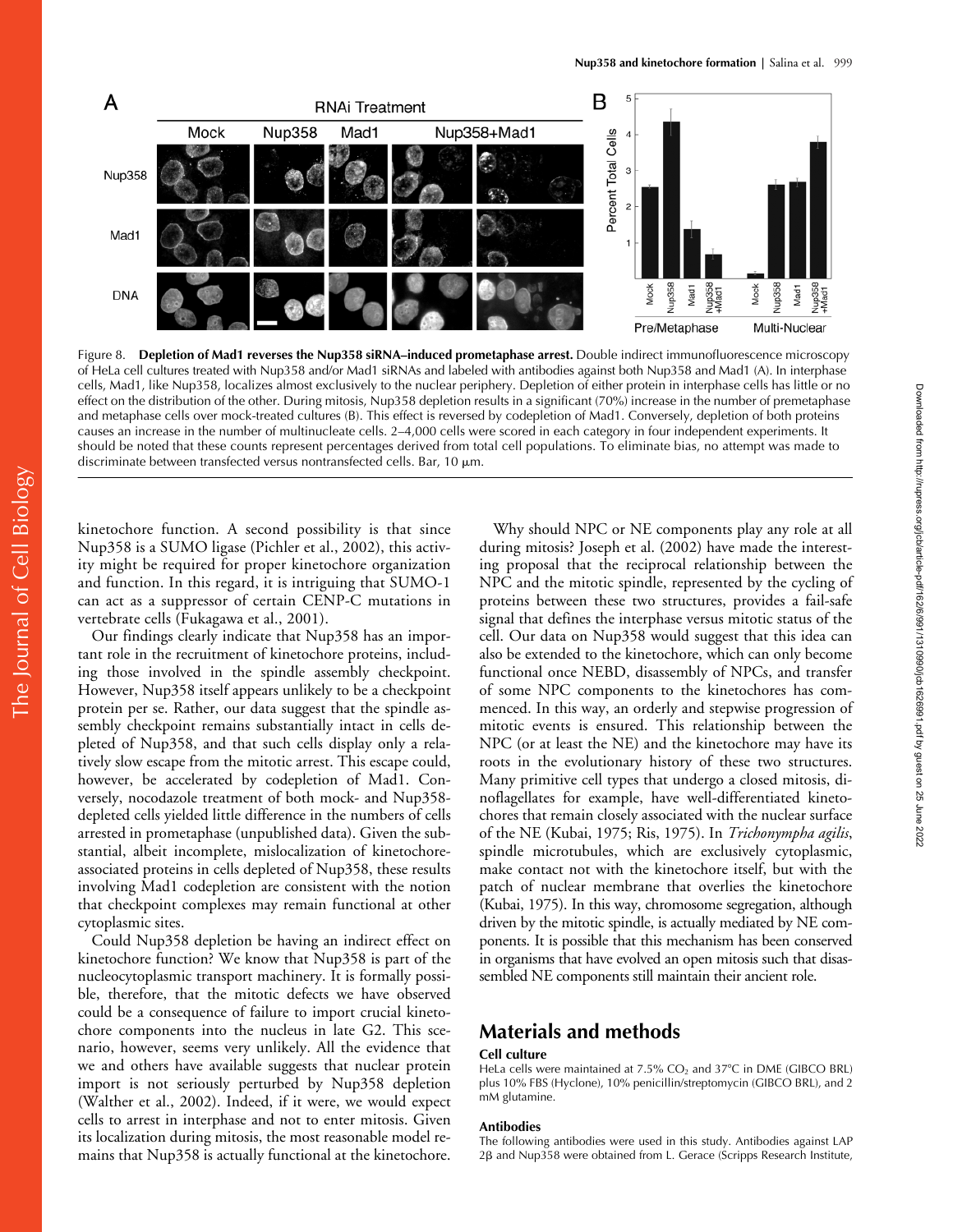La Jolla, CA). An additional antibody against Nup358 was also obtained from T. Nishimoto (Kyushu University, Fukuoka-shi, Japan). Anti–CENP-E, -Zw10, and -Mad1/2 antibodies were obtained from G. Chan (University of Alberta, Alberta, Canada). Antibodies against Mad1 were also provided by T. Yen (Fox Chase Cancer Center, Philadelphia, PA). The antibody against importin β was obtained from D. Gorlich (ZMBH, Heidelberg, Germany). Antibodies against various nucleoporins (QE5), including Nup153 (SA1) and Nup214, have been described elsewhere (Panté et al., 1994; Bodoor et al., 1999). The antibody against CENP-F as well as the human autoimmune anticentromere antibody (ACA) have also been described previously (Kingwell and Rattner, 1987; Liao et al., 1995). The anti–β-tubulin antibody was obtained from Sigma-Aldrich. The monoclonal antibody 74.1 against dynein intermediate chain was obtained from BabCo. Anti-ß-galactocidase antibody was obtained from Promega. Secondary antibodies were from Biosource International.

#### **Immunofluorescence microscopy**

HeLa cells were grown on glass coverslips and fixed in either 100% methanol at  $-20^{\circ}$ C or 3% paraformaldehyde for 10 min followed by a 5-min permeabilization with 0.5% Triton X-100. The cells were then labeled with the appropriate antibodies plus the DNA-specific Hoechst dye 33258. For the experiment in Fig. 6, the cells were preextracted with 0.005% digitonin and later fixed in  $-20^{\circ}$ C methanol exactly as previously described (Joseph et al., 2002). Specimens were observed using a Carl Zeiss MicroImaging, Inc. Axiophot microscope. Images were collected using a Photometrics CoolSnap HQ CCD camera linked to an Apple Macintosh G4 computer running IP Lab Spectrum software (Spectrum Analytics, Inc.). Fluorescence intensity measurements were performed using IP Lab (Salina et al., 2002).

#### **EM**

Cells grown and treated in 35-mm Petri dishes were fixed in 3% glutaraldehyde and 0.2% tannic acid in 200 mM sodium cacodylate buffer for 1 h at room temperature. Postfixation was in  $2\%$  OsO<sub>4</sub> for 20 min. The cells were dehydrated in ethanol, lifted from the culture dish using propylene oxide, and then infiltrated with Polybed 812 resin. Polymerization was performed at 60°C for 24 h. Silver-gray sections were cut using a Leica ultramicrotome equipped with a diamond knife. The sections were stained with uranyl acetate and lead citrate and examined in a JEOL JEM-100CXII electron microscope.

#### **In vivo nuclear import assay**

To examine the effects of Nup358 depletion on nuclear protein import, HeLa cells, grown on glass coverslips, were exposed to Nup358 siRNA for 3 d. At this time, the cells were transfected with an expression plasmid encoding GRB (Picard and Yamamoto, 1987). Transfections were performed using Lipofectamine (Invitrogen) according to the manufacturer's recommendations. 24 h after transfection, dexamethasone was added to the medium to a final concentration of 10  $\mu$ g/ml. The cells were returned to the incubator for a period of up to 30 min and then fixed with 3% formaldehyde in PBS. Finally, The cells were processed for immunofluorescence  $m$ icroscopy using antibodies against both  $\beta$ -galactosidase and Nup358.

#### **siRNA methods**

HeLa cells were depleted of Nup358 using siRNA corresponding to nucleotides 7632–7654 of human Nup358 (Dharmacon). The cells were exposed to the Nup358 siRNA in the presence of Oligofectamine (Invitrogen) precisely as described by Harborth et al. (2001). As a control, cells were exposed either to Oligofectamine alone, to Nup153 siRNA, or to an ineffective RNA duplex. For Mad1 depletion, the procedures and oligonucleotide sequences described by Martin-Lluesma et al. (2002) were followed precisely. In codepletion experiments, cells were first exposed to Nup358 siRNA. After 48 h, a combination of both Mad1 and Nup358 siRNAs was introduced to the cells. After an additional 48 h incubation, the cells were fixed and processed for immunofluorescence microscopy.

## **Immunoblotting and gel electrophoresis**

Cells (siRNA or mock treated) grown in 35-mm tissue culture dishes were washed once in PBS and then lysed in a buffer containing 50 mM Tris-HCl, pH 7.4, 500 mM NaCl, 0.5% Triton X-100, 1 mM DTT, 1 mM PMSF, and 1:1,000 CLAP (10 mg/ml in DMSO of each of the following: chymostatin, leupeptin, antipain, and pepstatin). The lysate was centrifuged for 5 min in an Eppendorf centrifuge at 4°C. Proteins in the supernatant were precipitated by the addition of TCA to a final concentration of 10%. The precipitate was washed with ethanol/ether and then solubilized in sodium dodecyl sulfate–PAGE sample buffer. Protein samples were fractionated on

8% polyacrylamide gels and then transferred onto nitrocellulose filters, usually BA85 from Schleicher & Schuell (Burnette, 1981), using a semi-dry blotting apparatus manufactured by Hoeffer Scientific Instruments, Inc. Filters were blocked, labeled with primary antibodies, and then developed with peroxidase-conjugated secondary antibodies exactly as previously described (Burke et al., 1982).

The authors are grateful for several gifts of antibodies and would like to acknowledge the contributions of Drs. Gordon Chan, Tim Yen, Dirk Görlich, Larry Gerace, and Takeharu Nishimoto. We are also grateful to Dr. Manfred Lohka for valuable discussions.

This work was supported by a grant from the National Institutes of Health to B. Burke. D. Salina was supported by studentships from the Alberta Heritage Foundation for Medical Research, University Technologies International, and the National Science and Engineering Research Council of Canada (NSERC). J.B. Rattner is supported by grants from the Canadian Institutes of Heath Research, NSERC, and the Arthritis Society.

Submitted: 15 April 2003 Accepted: 28 July 2003

## **References**

- Arnaoutov, A., and M. Dasso. 2003. The Ran GTPase regulates kinetochore function. *Dev. Cell.* 5:99–111.
- Askjaer, P., V. Galy, E. Hannak, and I.W. Mattaj. 2002. Ran GTPase cycle and importins  $\alpha$  and  $\beta$  are essential for spindle formation and nuclear envelope assembly in living *Caenorhabditis elegans* embryos. *Mol. Biol. Cell*. 13:4355– 4370.
- Babu, J.R., K.B. Jeganathan, D.J. Baker, X. Wu, N. Kang-Decker, and J.M. van Deursen. 2003. Rae1 is an essential mitotic checkpoint regulator that cooperates with Bub3 to prevent chromosome missegregation. *J. Cell Biol.* 160: 341–353.
- Beaudouin, J., D. Gerlich, N. Daigle, R. Eils, and J. Ellenberg. 2002. Nuclear envelope breakdown proceeds by microtubule-induced tearing of the lamina. *Cell.* 108:83–96.
- Belgareh, N., G. Rabut, S.W. Bai, M. van Overbeek, J. Beaudouin, N. Daigle, O.V. Zatsepina, F. Pasteau, V. Labas, M. Fromont-Racine, et al. 2001. An evolutionarily conserved NPC subcomplex that redistributes in part to kinetochores in mammalian cells. *J. Cell Biol.* 154:1147–1160.
- Bodoor, K., S. Shaikh, D. Salina, W.H. Raharjo, R. Bastos, M. Lohka, and B. Burke. 1999. Sequential recruitment of NPC proteins to the nuclear periphery at the end of mitosis. *J. Cell Sci.* 112:2253–2264.
- Brinkley, B.R., R.P. Zinkowski, W.L. Mollon, F.M. Davis, M.A. Pisegna, M. Pershouse, and P.N. Rao. 1988. Movement and segregation of kinetochores experimentally detached from mammalian chromosomes. *Nature.* 336:251– 254.
- Burke, B., G. Griffiths, H. Reggio, D. Louvard, and G. Warren. 1982. A monoclonal antibody against a 135k Golgi membrane protein. *EMBO J.* 1:1621– 1628.
- Burnette, W.N. 1981. "Western blotting": electrophoretic transfer of proteins from sodium dodecyl sulfate-polyacrylamide gels to unmodified nitrocellulose and radiographic detection with antibody and radioiodinated protein A. *Anal. Biochem.* 112:195–203.
- Campbell, M.S., G.K. Chan, and T.J. Yen. 2001. Mitotic checkpoint proteins HsMAD1 and HsMAD2 are associated with nuclear pore complexes in interphase. *J. Cell Sci.* 114:953–963.
- Chan, G.K., S.A. Jablonski, D.A. Starr, M.L. Goldberg, and T.J. Yen. 2000. Human Zw10 and ROD are mitotic checkpoint proteins that bind to kinetochores. *Nat. Cell Biol.* 2:944–947.
- Cleveland, D.W., Y. Mao, and K.F. Sullivan. 2003. Centromeres and kinetochores. From epigenetics to mitotic checkpoint signaling. *Cell.* 112:407– 421.
- Delphin, C., T. Guan, F. Melchior, and L. Gerace. 1997. RanGTP targets p97 to RanBP2, a filamentous protein localized at the cytoplasmic periphery of the nuclear pore complex. *Mol. Biol. Cell*. 8:2379–2390.
- Ellenberg, J., E.D. Siggia, J.E. Moreira, C.L. Smith, J.F. Presley, H.J. Worman, and J. Lippincott-Schwartz. 1997. Nuclear membrane dynamics and reassembly in living cells: targeting of an inner nuclear membrane protein in interphase and mitosis. *J. Cell Biol.* 138:1193–1206.
- Fukagawa, T., V. Regnier, and T. Ikemura. 2001. Creation and characterization of temperature-sensitive CENP-C mutants in vertebrate cells. *Nucleic Acids Res.* 29:3796–3803.